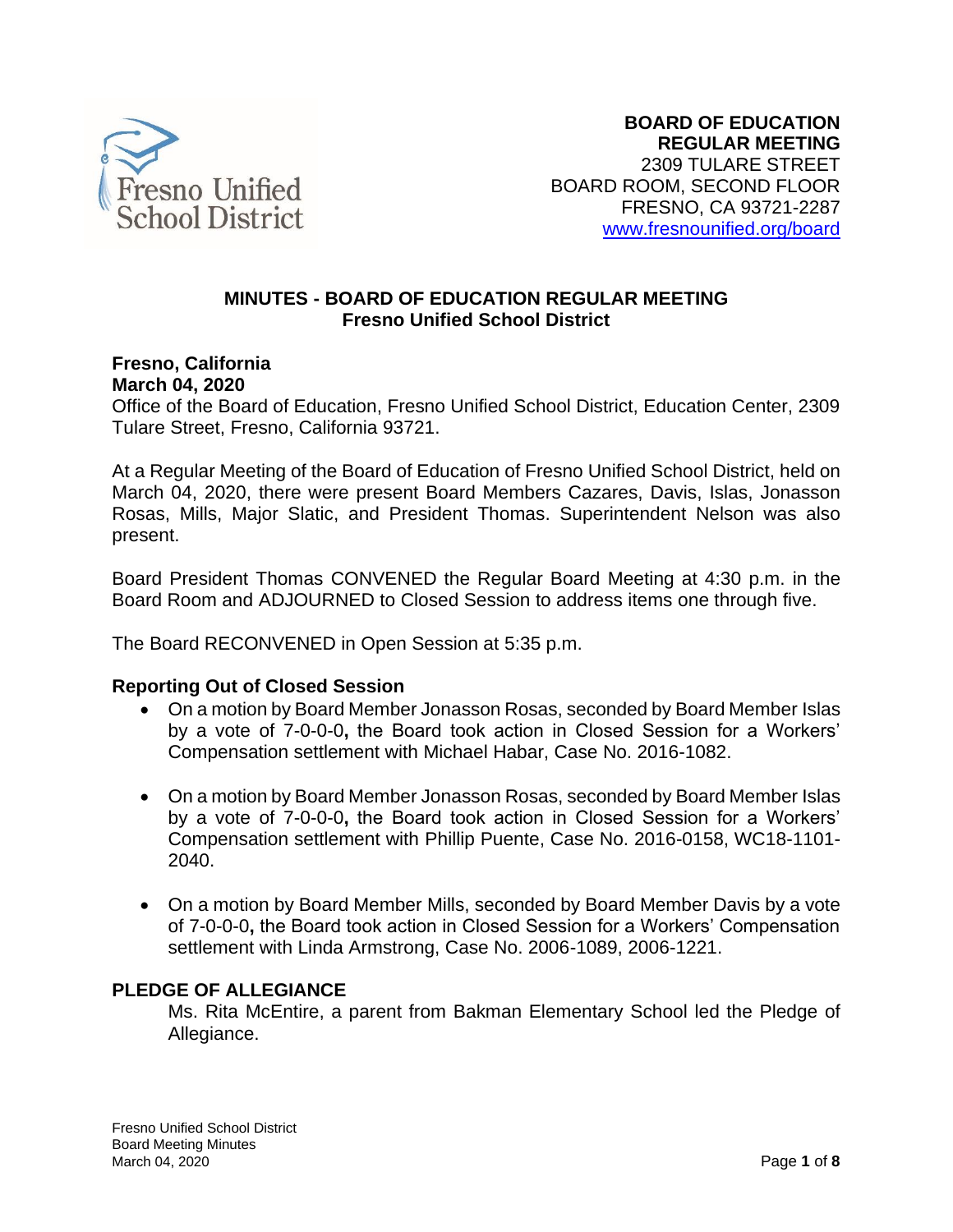#### **HEAR Reports from Student Advisory Representatives**

The Board heard a report from Richard Romero Student Advisory Representative from Fresno High School and Student Ambassadors from Fort Miller Middle School.

### **HEAR Report from Superintendent**

- Highlighted the community's positive response to Measure M and thanked the Fresno Unified School District Trustees for their commitment to providing the best facilities to our students. Thanked community partners who helped get the word out and to Fresno residents.
- Recognized Bullard High School Boys' Basketball team for making it to the division championship. Hoover High School is moving to the next round after their win on Tuesday night.
- Shared information regarding the coronavirus, or COVID-19. Health Services Department and other key departments are in constant contact with the Fresno County Department of Health as both local and state health professionals continue to monitor this new virus. The Center for Disease Control and Prevention, or CDC, is also providing updates. A letter was sent to parents and the community on February 11. The letter is available on the district's home page and on PeachJar. The health risk to the general public in California from COVID-19 continues to remain low. Cases involving children are limited, but there are precautions to prevent the spread of any infectious illness, like a cold or the flu. You can do your part to reduce the spread of germs by remembering these key everyday precautions:
	- o If you are sick, stay home; Avoid close contact with those already sick; Cover your nose and mouth when coughing or sneezing with a tissue or the crook of your arm; Wash your hands often with soap and water. If you don't have access to soap and water, hand sanitizer with alcohol content of 60% or more is a great alternative; Avoid touching eyes, nose or mouth; In addition, custodians are cleaning classrooms and common areas each day as part of their everyday cleaning routine.
- Reminded everyone to look for the 2020 Census arriving at homes mid-March. A correct count will help ensure our students, families, and community are represented accurately. Census Day is on April 1.
- Highlighted the creative approach from J. E. Young students to celebrate the 100th anniversary of women's suffrage. Their art will be displayed in May at Art Hop. Thursday night, at the M Street Arts Complex, McLane region's "Sheroes" Art Exhibit will be displayed at Art Hop from 5-8PM. Art will highlight nine historical women, art, ceramics, live performances and a fashion show featuring some students from Ericson, Norseman, and McLane.

# **BOARD/SUPERINTENDENT COMMUNICATIONS**

**Member Mills**: Thanked the community for their support with Measure M. Thanked Fresno High for partnering with Mi Familia Vota and Urban Institute to organize Champions of Democracy. Requested to have middle school student ambassadors listed on the agenda. Shared that Our Lady of Victory is closing and asked staff to reach out with transition of students.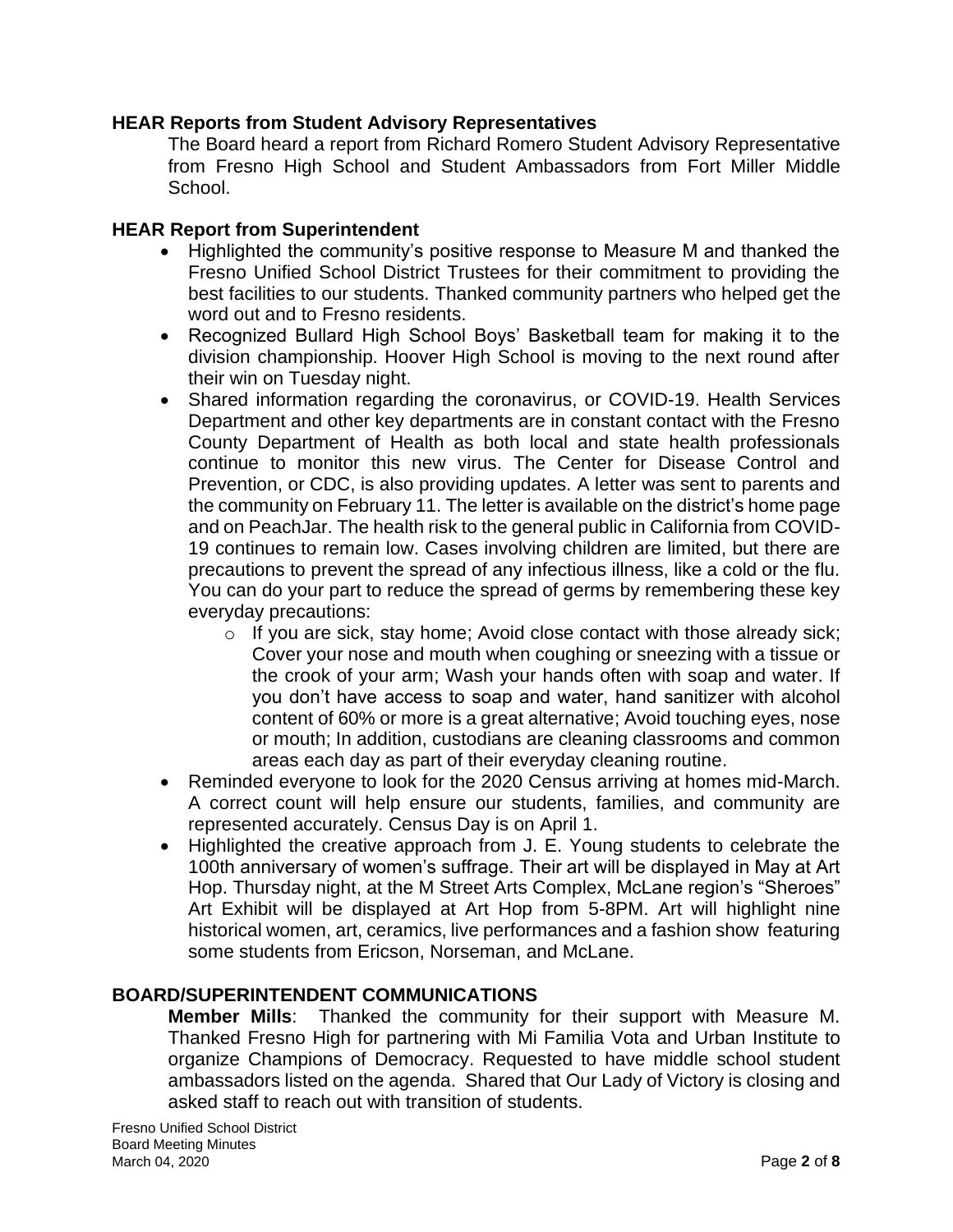**Member Jonasson Rosas**: Thanked the community for their support with Measure M. Shared the importance of Census 2020.

**Member Islas**: Thanked the community for their support with Measure M. Highlighted events in the McLane Region as follows: Duncan Portfolio Day on March 05, 2020, Fundraiser for McLane Girls Golf team. Shared public health information.

**Board Clerk Davis**: Thanked the community and congratulated the Superintendent regarding Measure M. Shared information pertaining to Baseball Tournament at Sunnyside High School.

**Member Cazares**: Thanked the community for their support with Measure M. Congratulated Hoover High School Basketball team for moving to the quarter finals.

**Board President Thomas**: Thanked community for their support with Measure M. Acknowledge support from Kaiser Permanente for donating books to Kirk Elementary. Congratulated Edison Football team for their new coach Cory Hall. Thanked Fresno High School for their work with Little Free Libraries.

#### **OPPROTUNITY FOR PUBLIC COMMENT ON CONSENT AGENDA ITEMS**

There were no members of the public wishing to address the Board on the Consent Agenda.

On a motion by Board Clerk Davis, seconded by Board Member Cazares, the consent agenda was approved, apart from Agenda Item A-6, on a roll call vote of 7-0-0-0 as follows: AYES: Board Members: Cazares, Davis, Islas, Jonasson Rosas, Mills, Major Slatic, and Board President Thomas.

#### **A. CONSENT AGENDA**

#### **A-1, APPROVE Personnel List**

**APPROVED as recommended**, the Personnel List, Appendix A, as submitted.

#### **A-2, ADOPT Findings of Fact and Recommendations of District Administrative Board**

**ADOPTED as recommended**, the Findings of Fact and Recommendations of District Administrative Panels resulting from hearings on expulsion and readmittance cases conducted during the period since the February 12, 2020 Regular Board Meeting.

## **A-3, APPROVE Minutes from Prior Meeting APPROVED as recommended**, the draft minutes for the February 12, 2020 Regular Board Meeting.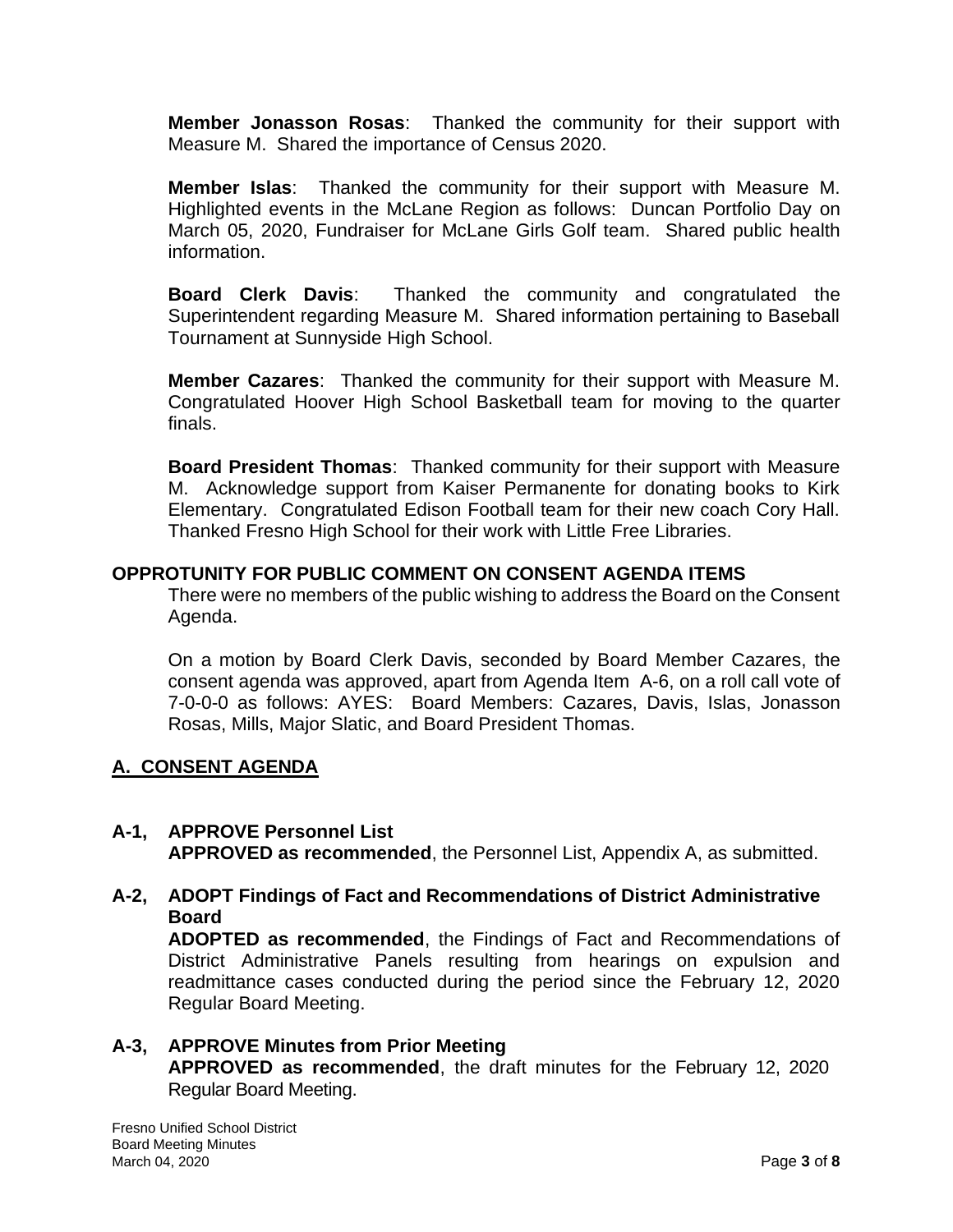### **A-3a, APPROVE Use of Piggyback Contract for Purchase of Modular Classroom and Restroom Buildings**

**APPROVED as recommended**, a piggyback contract with Silver Creek Industries, Inc. This contract was inadvertently omitted from previous piggyback approval recommendations and is needed to allow purchase of buildings for summer installation to meet schools' projected enrollment and program needs. Utilization of piggyback contracts allows for efficient and cost-effective procurement and is permissible under Public Contract Codes 10299 and 20118. It is a best practice that takes advantage of competitive pricing from a contract formally bid by another public agency.

- **A-4, RATIFY Amendment Agreement with The Hanover Research Council, LLC RATIFIED as recommended**, an amendment agreement to expand the research capacity to include two days onsite for focus group facilitation, with a maximum of three focus groups conducted in a single day. These focus groups are in support of gathering input from staff regarding the district's vision, mission and goals. The amendment agreement is February 17, 2020 – June 30, 2020.
- **A-5, RATIFY Purchase Orders from December 1, 2019 through December 31, 2019 – Primary Report**

**RATIFIED as recommended**, information on purchase orders issued from December 1, 2019 through December 31, 2019.

# **A-6, RATIFY Purchase Orders from December 1, 2019 through December 31, 2019 – Supplemental Report**

**RATIFIED as recommended**, information on purchase orders issued from December 1, 2019 through December 31, 2019. Two agenda items are presented to ratify purchase orders. The first item includes the Primary Report with all purchase orders issued during the reported dates with the exception of those that may present a potential conflict of interest for an individual Board member. All remaining purchase orders are in the Supplemental Report and presented as a second agenda item.

For the record, Board Member Jonasson Rosas read the following statement:

"Item A-6 on tonight's agenda contains purchase orders for Fresno Economic Opportunities Commission. I am employed by Fresno EOC, which is a nonprofit corporation. I did not participate in making the contract related to the purchase order; but, because of my employment with Fresno EOC, I have a remote financial interest in the contract. Therefore, consistent with my prior recusals relating to Fresno EOC, and in the interest of full transparency, I am abstaining from this vote pursuant to Board Bylaw 9270."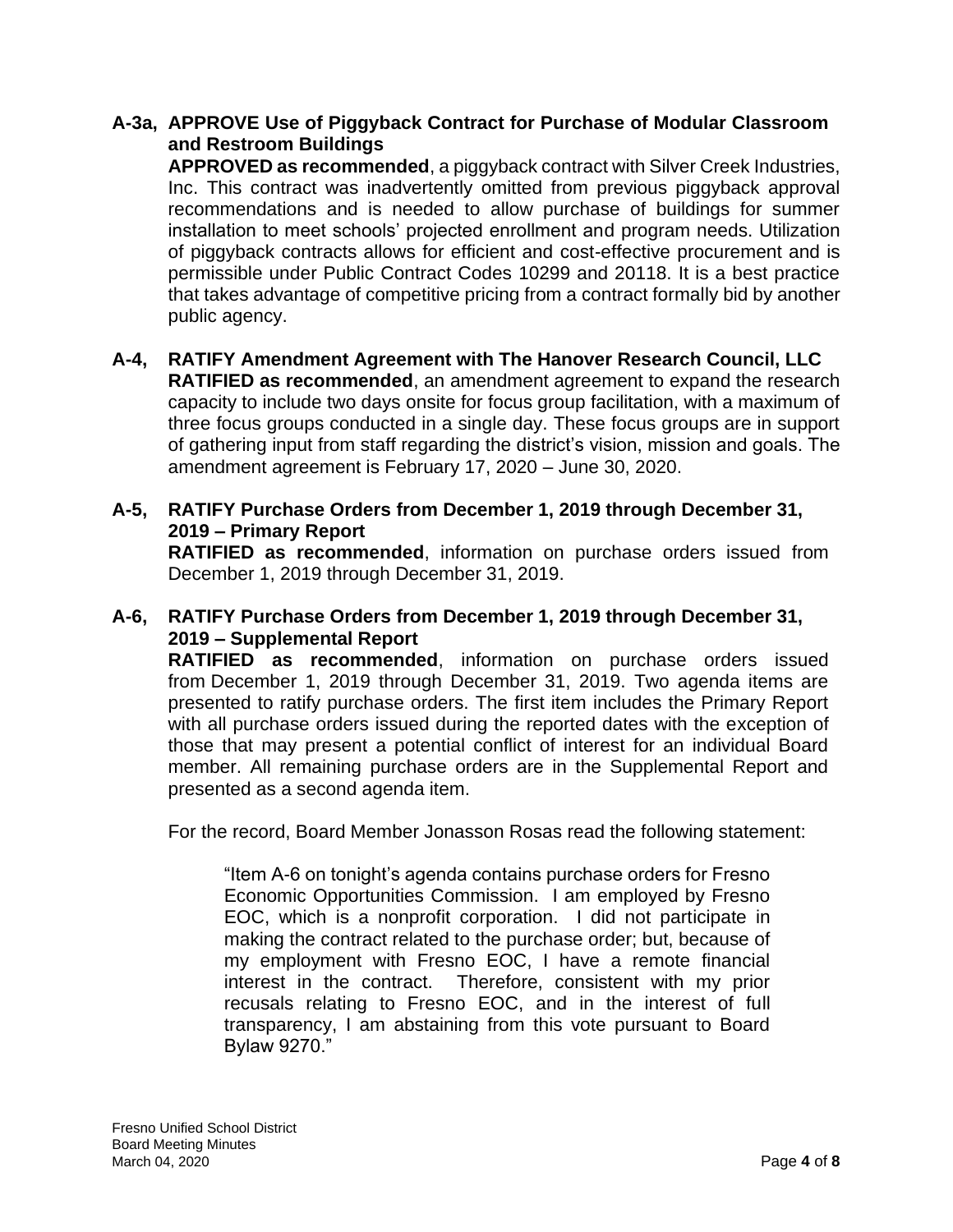On a motion by Board Member Mills, seconded by Board Clerk Davis, Agenda Item A-6 was approved by a roll call vote of 6-0-1-0 as follows: AYES: Board Members: Cazares, Davis, Islas, Mills, Major Slatic, and Board President Thomas. ABSTENTION: Board Member Jonasson Rosas.

#### **UNSCHEDULED ORAL COMMUNICATIONS**

**Andrew Fabela –** Spoke to the need for assistance with bussing for students attending Fresno City College.

#### **B. CONFERENCE/DISCUSSION AGENDA**

#### **B-7a**, **DISCUSS and DENY Claim GL19-0807-4747**

**DENIED as recommended**, a Claim for Damages by Terrence Patrick Slatic, case GL19-0807-4747.

For the record Board Member Major Slatic left the dais for the duration of Agenda Item B-7a.

Presentation by Legal Counsel Shawn Van Wagenen.

## **OPPROTUNITY FOR PUBLIC COMMENT ON AGENDA ITEM B-7a**

**Andrew Fabela –** Spoke to the definition of the word censure.

For the record, Board Members had comments/questions regarding Agenda Item B-7a. A summary is as follows: Commented that during the Board of Education Meeting on August 07, 2019 a record was established pertaining to the factual basis for the censure and verification that due process was satisfied. Legal Counsel Shawn Van Wagenen was available to provide clarity.

On a motion by Board Member Mills, seconded by Board Member Islas, Agenda Item B-7a was denied as recommended by a roll call vote of 6-0-0-1 as follows: AYES: Board Members: Cazares, Davis, Islas, Jonasson Rosas, Mills, and Board President Thomas. ABSENT: Board Member Major Slatic.

#### **B-7, DISCUSS and APPROVE the 2019/20 Second Interim Financial Report with a Positive Certification**

**APPROVED as recommended**, Fresno Unified School District's 2019/20 Second Interim Financial Report which reflects a positive certification of the district's financial condition.

Presentation by Deputy Superintendent/CFO Ruth F. Quinto.

For the record, there were no comments or questions by Board Members to address Agenda Item B-7.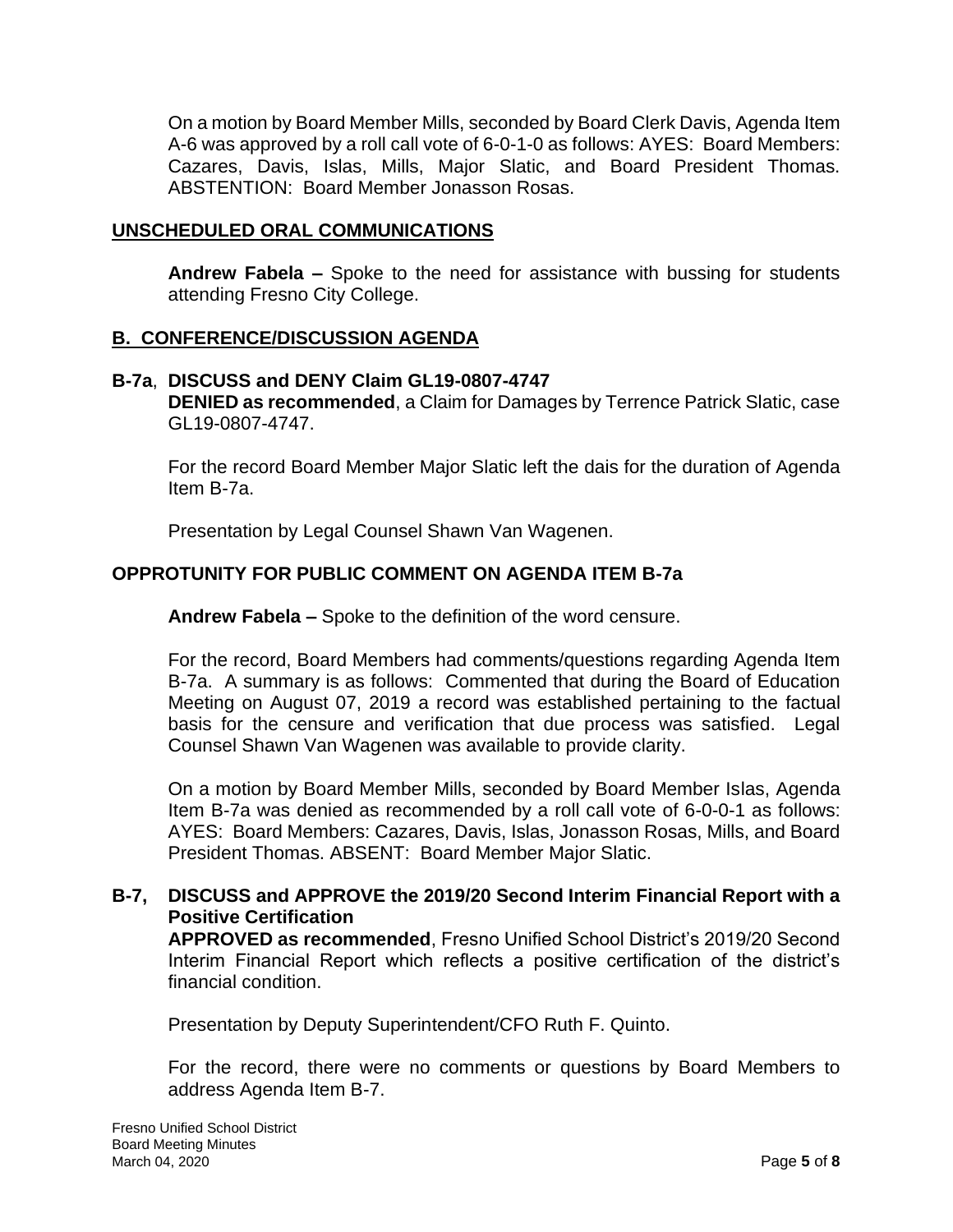### **OPPROTUNITY FOR PUBLIC COMMENT ON AGENDA ITEM B-7**

For the record, there were no individuals from the public wishing to address Agenda Item B-7.

On a motion by Board Member Jonasson Rosas, seconded by Board Member Islas, Agenda Item B-7 was approved by a vote of 6-0-1-0 as follows: AYES: Board Members: Cazares, Davis, Islas, Jonasson Rosas, Mills, and Board President Thomas. ABSTENTION: Board Member Major Slatic.

## **B-8, DISCUSS and APPROVE California School Boards Association Delegate Assembly Ballot**

**APPROVED,** ballot material for candidates seeking election to the California School Boards Association (CSBA) Delegate Assembly for Subregion 10-B, Fresno County.

Presentation by Chief of Staff, David Chavez.

For the record, Board Members had questions/comments regarding Agenda Item B-8. A summary is as follows: Comments made to provide information pertaining to number of delegate seats and the candidates. Board Member Mills and Chief of Staff Chavez were available to provide clarity.

For the record, the Board agreed upon the following three candidates: Darrell Carter of Washington USD, Phillip Cervantes of Central USD, and Gilbert Coelho of Firebaugh-Las Deltas USD.

#### **OPPROTUNITY FOR PUBLIC COMMENT ON AGENDA ITEM B-8**

For the record, there were no individuals from the public wishing to address Agenda Item B-8.

On a motion by Board Clerk Davis, with an amendment by Board Member Islas, seconded by Board Member Jonasson Rosas, Agenda Item B-8 was approved by a vote of 6-0-1-0 as follows: AYES: Board Members: Cazares, Davis, Islas, Jonasson Rosas, Mills, and Board President Thomas. ABSTENTION: Board Member Major Slatic.

#### **B-9, PRESENT and DISCUSS the 2020/21 Strategic Budget Development**

The 2020/21 Governor's Proposed Budget was released on January 10, 2020. The Board of Education has discussed the Governor's proposal and the potential impacts on Fresno Unified, as well as the strategic budget development process, at the following Board of Education meetings: January 15, 2020; January 29, 2020; February 12, 2020; and February 26, 2020.

Presentation by Deputy Superintendent/CFO Ruth F. Quinto.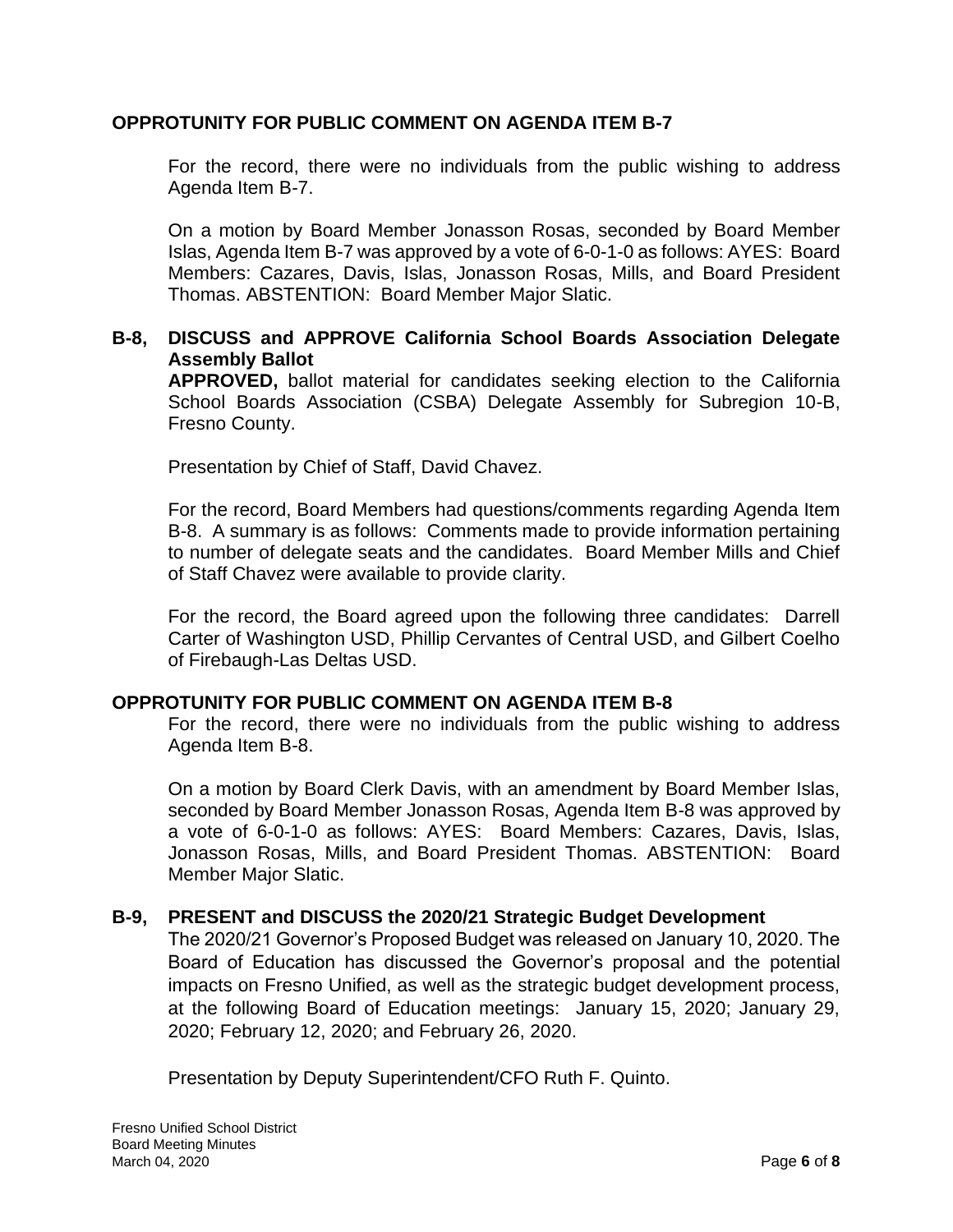For the record, Board Members had comments/questions regarding Agenda Item B-9. A summary is as follows: Requested to extend Cultural Proficiency training to the Transportation Department and Classified Employees. Requested clarity as to the information in the Local Control and Accountability Plan action box on the African American Academic Acceleration (A4) slide. Asked how the district is engaging parents? Asked reason for the decrease in the A4 budget? Comment made pertaining to the A4 budget and how it should not struggle, would like a commitment from the Board. Expressed appreciation for the Cultural Proficiency trainings. Excited about the Robotics Club. Request made for an Equity Walk similar to one seen during a visit to West Sacramento High School. Request for clarity on enrollment for children 3 and 4 years old. Asked if there was an opportunity for students to receive keyboards for tablet. Chief of Equity and Access, Lindsay Sanders, Executive Director, Wendy McCulley, Executive Director, Deanna Mathies, and Chief of Technology, Kurt Madden were available to provide clarity.

#### **OPPROTUNITY FOR PUBLIC COMMENT ON AGENDA ITEM B-9**

For the record, there were no individuals from the public wishing to address Agenda Item B-9.

For the record, there was no action required for this item.

#### **B-10, DISCUSS and APPROVE Draft Fresno Unified School District Superintendent Goals for 2020/21**

On January 22, 2020, the Board held a Special Meeting to Discuss and Establish the Superintendent's Goals for 2020/21. On February 12, 2020, the Board received a draft copy of goals and has an opportunity to submit revisions to be included for considerations and approval. Draft goals with revisions will be available on, or before, February 28, 2020.

Presentation by Chief of Staff, David Chavez.

For the record, Board Members had comments/questions regarding Agenda Item B-10. A summary is as follows: Request for meetings to be calendared with as much advance notice as possible. Comment made pertaining to goal number eight regarding equity in facilities. Comment made regarding equity vs. equality. Requested clarity pertaining to goal number four and if it was collapsed into another goal item. Chief of Staff, David Chavez was available to provide clarity.